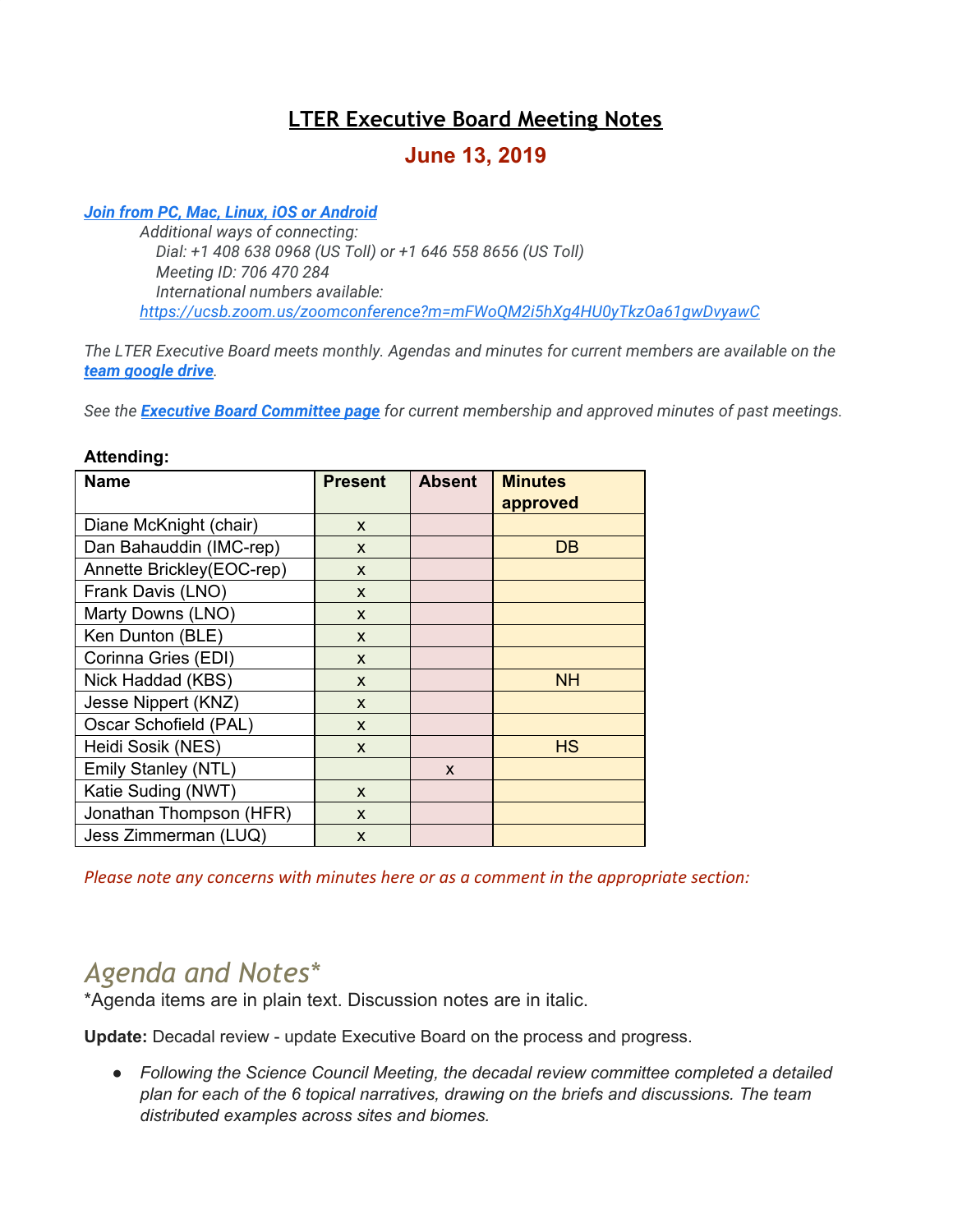- *● Will also ensure that there is an opportunity in the process for PIs to review and contribute additional examples.*
- *● Deadline for report to go to NSF: October 1.*

**Update**: Timeline for the synthesis proposal call from the LTER Network Office.

- *● July Executive Board Meeting. Briefly review approach and results of current synthesis groups and solicit input from EB on the RFP. For more detailed information review videos produced by current synthesis groups for the All Scientists' Meeting: <https://youtu.be/kX97PLvzI5A>. (each video only 5-8 minutes.)*
- *● August: Complete and distribute call for synthesis proposals.*
- *● October: Planned RFP deadline.*

**Initial Discussion**: What is the LTER Network's relationship with long term ecological research in general (little-l-lter)? We have established that the official LTER Network is for NSF-funded sites (though most resources are already publicly available, as is the All Scientists Meeting). At the same time, the LTER network and the ecological community generally would benefit from more interaction between official LTER sites/scientists and others doing long term research, including former LTER sites,prospective LTER sites (or sites funded through other mechanisms), LTARs, field stations and marine labs, CZO's, NEON, ILTERs, etc.

How might we facilitate such interaction? A few ideas have sprung up following discussions at the Science Council meeting and there's room for a great deal more creativity here:

Gordon Research [Conferences](https://www.grc.org/) are small, highly interactive conferences on cutting edge topics, intended to bring communities of researchers together. They are deliberately structured to allow lots of discussion across multiple career stages.

ESA's long term [studies](https://www.esa.org/ltss/) section has not been particularly active, although there are a few friends of LTER currently among the officers. Could LTER-associated members of ESA help jump-start some activities there?

### Other ideas?

#### *Discussion Notes:*

- *● One finding of the McKnight report was that graduate students loved the All Scientists Meeting, but it was a one-time event for most of them. There was an expressed need for other opportunities to connect.*
- *● The concept is also relevant in the context of sites that are no longer supported by NSF. Associate sites aren't a practical solution because of 1) need for vetting and 2) limited LNO resources.*
- *● What are other options? At Gordon Conferences, meetings take place every other year, often at New England boarding schools or other pleasant environments -- with lots of interaction built in. The chair and co-chair of the next conference are elected at the previous meeting and they take responsibility to develop resources to reduce costs. This helps build in continuity. Organizers also get lots of support from the Gordon Conference organization.*
- *● A day-long pre-ESA workshop would be another option.*
- *● KBS and Jornada are both LTAR and LTER sites. Archbold is also LTAR. The approaches are very different between the LTER and LTAR. At LTAR, the network comes first. For example,*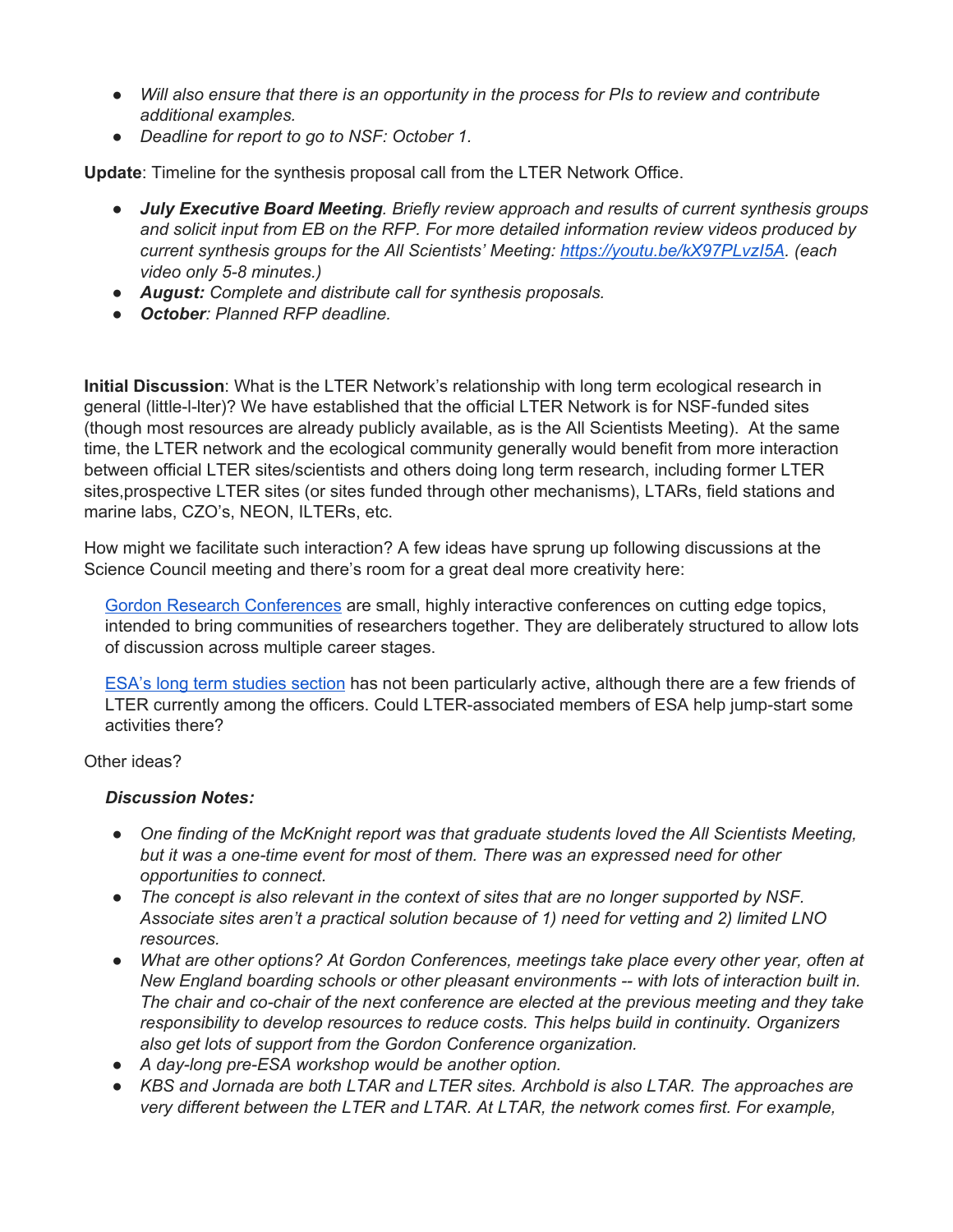*there's a common experiment across the Network. For LTER, LTAR is akin to a broader impacts forum. There's lots for us to learn from each other, but the context is very different.*

*● Individuals applauded the idea of Gordon Conferences and the opportunity for connection that they would afford. Others reminded the group to include LTREB researchers, as well as Macrosystems, CZO and others.*

# **Continuing Discussion**: **Science Council meetings** - structure and topics going forward.

- Location aside, what about this year's meeting structure worked and what didn't?
- Approach: How can we get maximum scientific return on the investment required to get 60 PI's in one place at the same time? How can we take best advantage of the experience in the room to generate good, new science?
- Topics: We've done the 5 core areas and the decadal review. How will we decide on topics for the coming year(s)? Do we need a pattern or will we just decide each year?

# **Discussion Notes:**

- Lightning talks are a great way to keep up on other sites in a compact format. Having a focus for *the talks and grouping by themes were both positively reviewed.*
- *● There has been previous interest in sustaining a relationship to the synthesis working groups by inviting synthesis groups to set the theme and propose a way to use the science council meeting.*
- *● Frank Davis noted that the Network Office has tried to use the science council meeting and the All Scientists' Meetings as places to generate ideas for synthesis groups rather than to accomplish synthesis, but we are open to other formulations.*
- *● One member noted that they wished they had taken more time to interact with the more junior participants. The time on the bus turned out to be incredibly useful -- allowing for extended conversations with just a few individuals.*
- *● Another member has heard from several younger faculty that they had been site reps at previous science council meetings and it was very important to their relationship with the Network and their career path.*
- *● Comments overheard: Disappointed that we didn't hear from the synthesis groups. Spome individuals felt less involved in the discussion because they participated in larger breakout groups.*

# **Do we need a pattern for choosing topics? Some options discussed:**

- *● Themes from the decadal report. They are a different type of cross-cutting theme.*
- *● Possibly focusing on focusing on NSF's Big Ideas? Convergence. Navigating the New Arctic. Harnessing the data revolution. Rules of Life.*
- *● INCLUDES initiative. Diversity committee could highlight inclusion activities.*

**Initial discussion: New PI support**. Several individuals, but especially new PIs, expressed the value of the PI meeting for them. What kinds of activities would be most valuable to share information and experience among PIs? Some options:

- listservs [\(lpi@lternet.edu](mailto:lpi@lternet.edu) or something more specific to new PIs?)
- videoconference? (how often, how big?)
- other options?

# **Discussion Notes:**